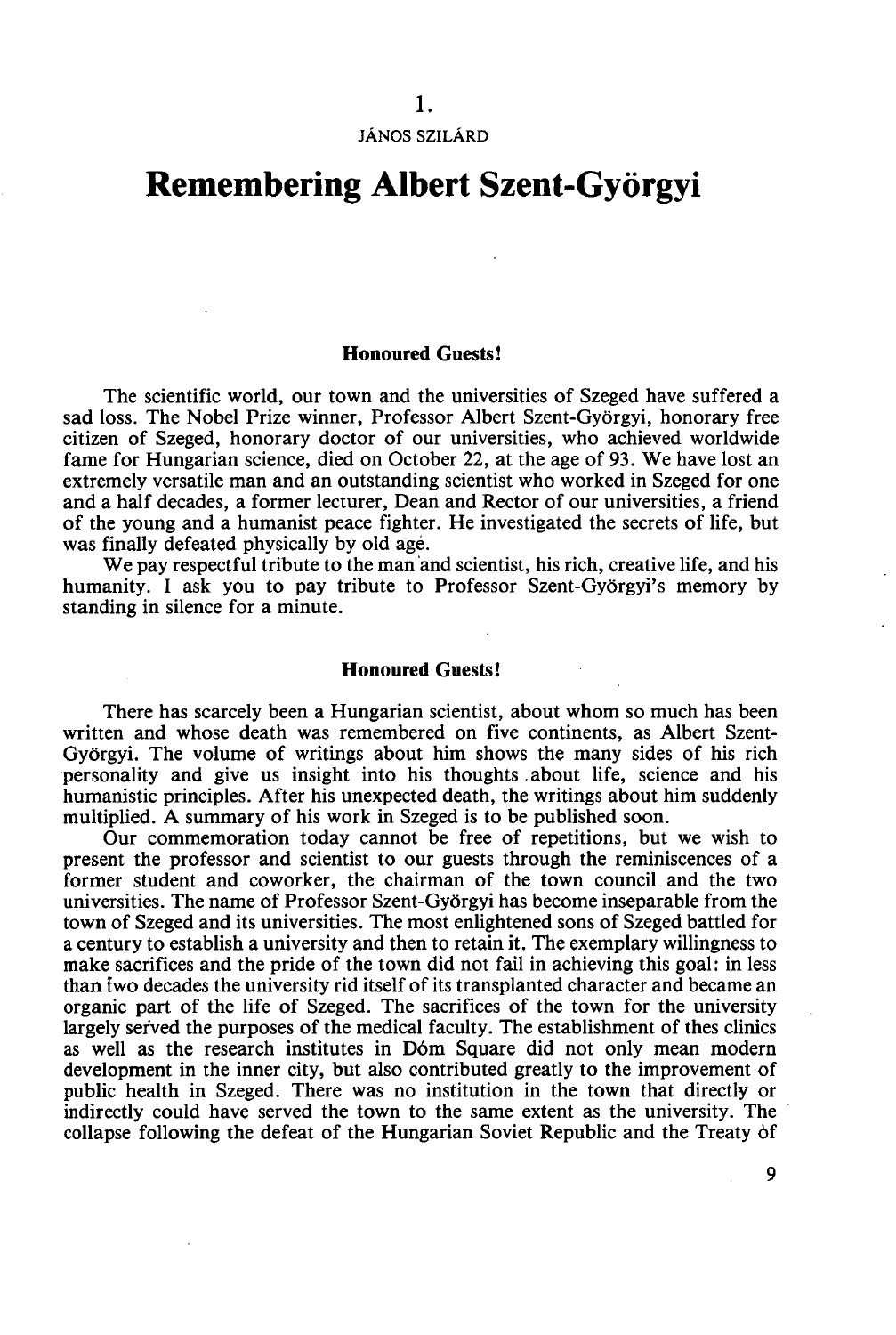Versailles turned Szeged into a frontier town setting back all the economic and cultural boom that had characterized preceding decades in the town. Thus the sacrifice made in the University's interests also made restore the former cultural role of the town and to re-establish it as the cultural center of the southern part of the country. Economic stagnation and unemployment, student poverty and a lack of teaching staff, antisemitic riots and the hatred of other nations, social inequality and rigid traditions awaited Professor Szent-Györgyi on his arrival in Szeged from England.

It was at the suggestion of Kunó Klebelsberg that the University Council invited the already internationally known young scientist who as a young man had studied everything that a biologist can study to raise the scientific reputation of the University and to fill the Chair of Medical Chemistry. Earlier he had studied and carried out research work in Pozsony, Bratislava, Prague, Berlin, Hamburg, Leiden, Groningen, Rochester and Cambridge. The fame of his research spread through international scientific circles. He was 33 when at the international congress in Stockholm his name was mentioned three times in the presidential opening speech, more frequently than anybody else's. At the age of 35, in 1928 in Cambridge, he discovered a substance, which later in Szeged turned out to be vitamin C; this discovery made him one of the best-known scientists in the world.

Professor Szent-Györgyi moved to Szeged in September 1930 and at the very first sight he contradicted all pre-conceived ideas of scientists. He was a cheerful athlete, full of energy and with a thirst for action. At the same time he was sensitive to the arts, especially music, an embodiment of the university of body and soul, an embodiment of kalokagathia. The bust of Szent-Györgyi by Gábor Vágó represents him in the style of the classical statues of athletes. In old photos we see a man deep in thought or relaxed in the arts. His modernity, his being different, surprised those around him. His sincerity and informality, irrespective of who he had dealings with, developed in the atmosphere of the bourgeois democracies, gained him friends and created critics. The group of his young coworkers became at once a large family and an enthusiastic team with a freedom of thought and errors, but working hard together as equals. His institute was a small island of democracy in the sea of semifeudal Hungary drifting towards fascism.

Success followed success. In 1931 he discovered vitamin C. At this time he was already an internationally known scientist, he was receiving many invitations to lecture abroad, and was a member of many Hungarian and foreign scientific institutes and societies. The substantial support of the Rockefeller foundation was of great help to him in the difficult conditions in this country. In his first years in Szeged he devoted himself to research, but he played an important role also in ensuring the continued existence of the Medical Faculty in Szeged. During the term in office of Minister Bálint Hóman, Klebelsberg's principle of decentralization was replaced by uniform standardization of the cultural activities and increased control. Many departments first of all in the provincial universities fell victim to the new cultural policy and the economic restrictions. In the budget of 1932/33 the economic pressure envisaged a reduction of 70 departments and the closing of the University of Szeged, or at least the closing of the Medical Faculty in Szeged. The accusing and threatening declaration of Professor Szent-Györgyi played an important role along with the protest of the town of Szeged in thwarting Hóman's plan. Professor Szent-Györgyi threatened to leave the country if the faculty was closed.

Together with István Rusznyák and others he discovered vitamin P and used it in therapy, which earned him new domestic and foreign recognition and distinction.

**10**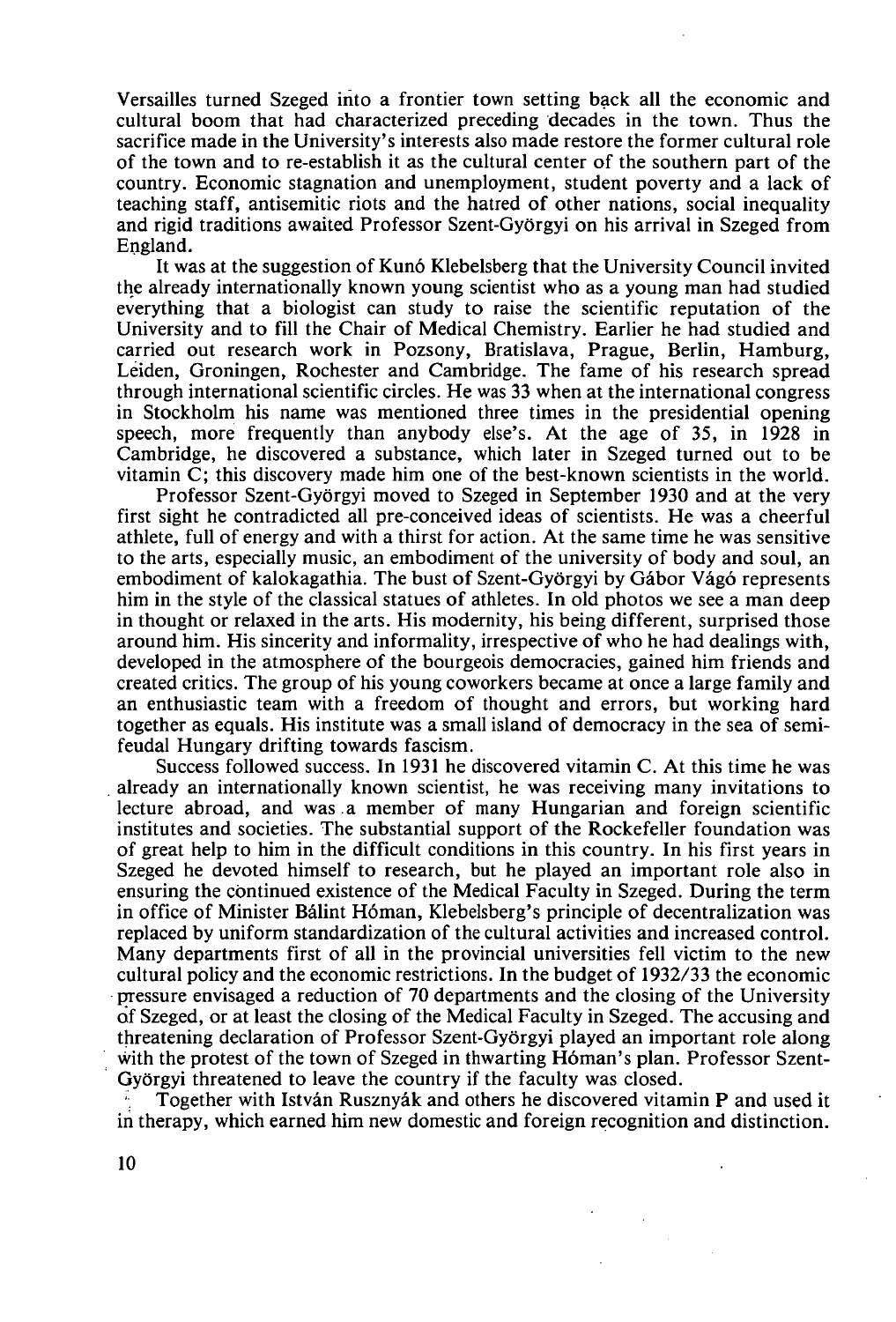Then on 28 October 1937 he won the still unique distinction in our country, the Nobel Prize. The first Nobel Prize in this country greatly increased the interest of foreign scientists in the scientific work going on at the University of Szeged and an increasing number of them visited the clinics and research institutes here. The name of the town and of its university became known throughout the scientific world, and this was all the more appreciated by the citizens of Szeged because it was connected with the typical product of the region, the paprika of Szeged. As Rector József Gelei said at an extraordinary session of the University Council, ".. .1 regard the merits of Szent-Gyórgyi in many respects as merits of Szeged. His education broadened here partly through the help he gave to his students in research, partly through the paprika of Szeged, and I myself would like to stress that Szent-Györgyi's rising reputation is closely connected with the fact that he was invited by the University of Szeged, and that Szeged is a world-famous centre of paprika production. The honour that Szent-Györgyi has achieved in being awarded the Nobel Prize results also in glory to our University which sheds a favourable light on the scientific activity going on here."

At the council session of the Medical Faculty Szent-Györgyi refuted the glory with his usual modesty, saying that he was helped by two great forces. "One force is that which called our University into existence: it overwhelmed me with kindness and love and created favourable conditions for scientific work, true to the principle that a small nation has to maintain and defend itself with the weapons of culture. The other force is the friendly affection that has always surrounded me in the Faculty and which dispelled my worries and created a calm atmosphere for me. Therefore the recognition I have just received is due not to me in the first place, but to the University, which supported me, the circle of friends who made my work possible, the great ideal community, the aim of which is to get to know the unknown and to serve the country in a peaceful cultural struggle."

His gentle pacifism manifested itself first in his radio talk of 6 November 1937, which later developed into a fight against fascism and a bold peace struggle against the Vietnam war and atomic war when he was older.

"People of science", he said, "work first of all for peace. From their scientific discoveries they unfortunately forge most often the means of destruction, which then destroy the very results of science. I firmly believe that the principle of peace will sooner or later be victorious."

He went to receive his Nobel Prize as an honorary freeman of Szeged. Perhaps not a few people in the world learned from the press and the radio that there was a small town on the banks of the Tisza River whose young university had given a Nobel Prize winner to the world of science. The professor taught also at the Faculty of Mathematics and Natural Science. Thus it was that this Faculty conferred on him the degree of honorary doctor in 1938. In the spirit of enthusiasm following the high distinction decisions were made to eternalize the name of Szent-Györgyi and the memory of the Nobel Prize (naming a square after him, building the Szent-Györgyi villa, a statue, etc.), but besides the formalities of the honours conferred on him the people of Szeged kept the memory of the glorious day in their hearts. Inspite of allurements abroad and at home, Szent-Györgyi remained in Szeged; he wanted nothing but the love of his fellow-citizens.

He took up another branch of research. In the study of the oxigen uptake of muscle tissues he achieved such important experimental results that it was on their basis thát Hans Krebs discovered one of the most important chemical transformation processes in the organism, the citrate cycle, which is rightly named

**11**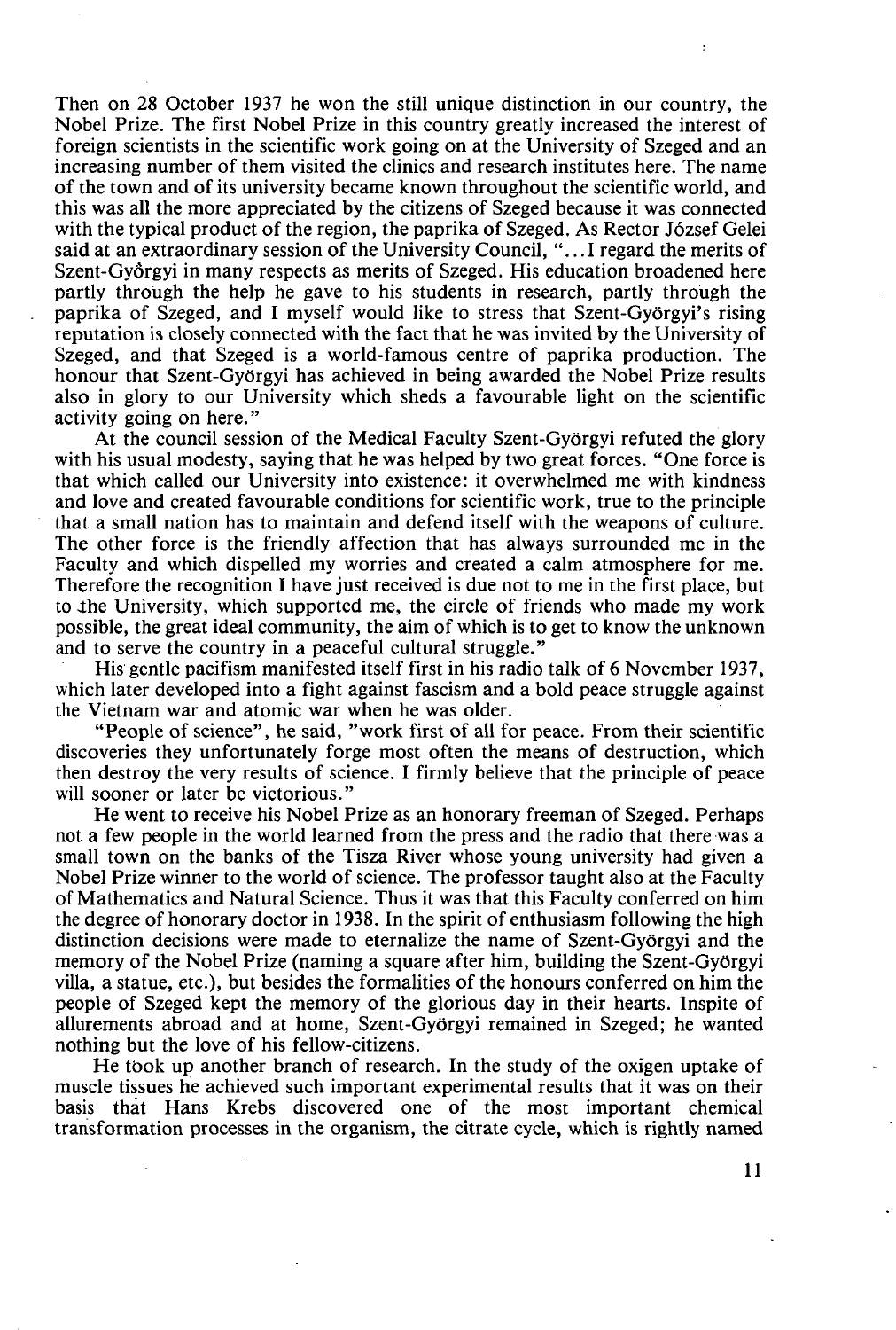after Szent-Györgyi-Krebs cycle. It is superfluous to stress in Szeged that Szent-Györgyi's work still inspires hosts of researchers.

After the return of the University of Kolozsvár in .1940, he became the first Rector of the newly established University of Szeged. During his term of office he introduced several democratic reforms, fought against the drift toward fascism at the University, founded his democratic youth organization, created a club for the youth, and his students played Hamlet on the university stage. Szent-Györgyi broke down the barrier between teachers and students and set an example to the country for the development of a more democratic, more attractive student life. His reform proposals for the middle schools and universities were boldly progressive. On account of his progressive ideas he was attacked more and more sharply in parliament and in the right-wing press, which also affected his health. In 1942 he became leader of the resistance group named after him and in 1943 he conducted talks with the British in Istambul about Hungary changing sides. He was placed under police surveillance, persecuted by the Gestapo, and Hitler demanded his extradition. After the occupation of Hungary by the Germans he was obliged to go into hiding.

On January 10, 1945, Soviet soldiers brought him out of hiding and he and his wife became the guests of the Soviet high command. On February 9 he visited Szeged, but from April 27 he was already Head of the Institute of Medical Chemistry at the University of Budapest. Thus the direct contact between Professor Szent-Györgyi and the University of Szeged was broken for a long time. In the capital he carried on wide-ranging political and scientific political activities, then from 1947 he worked in the US as director of the Myological Research Institute of the Naval Laboratories at Woods Hole. His connections with Szeged were at this time limited to correspondence. From the sixties on, news of his scientific results and of his writings in the interests of strengthening peace arrived more and more often, and the Hungarian press, radio and television interviewed him more and more frequently. He came home in 1973 and on October 12 the degree of honorary doctor of Szeged University of Medical Sciences was conferred on him. Two moments of the touching event characterize the warmth of his perpetual connection with Szeged. In his speech he said: "... I am honorary doctor of several universities, but the present distinction, the present diploma, is doubly precious to me due to the fact that it is given to me by my own country, my own university. I still don't have a house on the Tisza riverside. My house stands beside another great water, I am now working in another country. My work belongs to the whole of mankind, but I seize this opportunity to declare that I am a Hungarian and I feel I belong to this country...". About the celebration he wrote in the guest book of our University: "What made this celebration particularly brilliant was not the pomp and circumstance, but the warm affection, which is the highest human value. This ceremony was one of the most outstanding events of my eventful life, for I have never met with so much affection, appreciation and warmth."